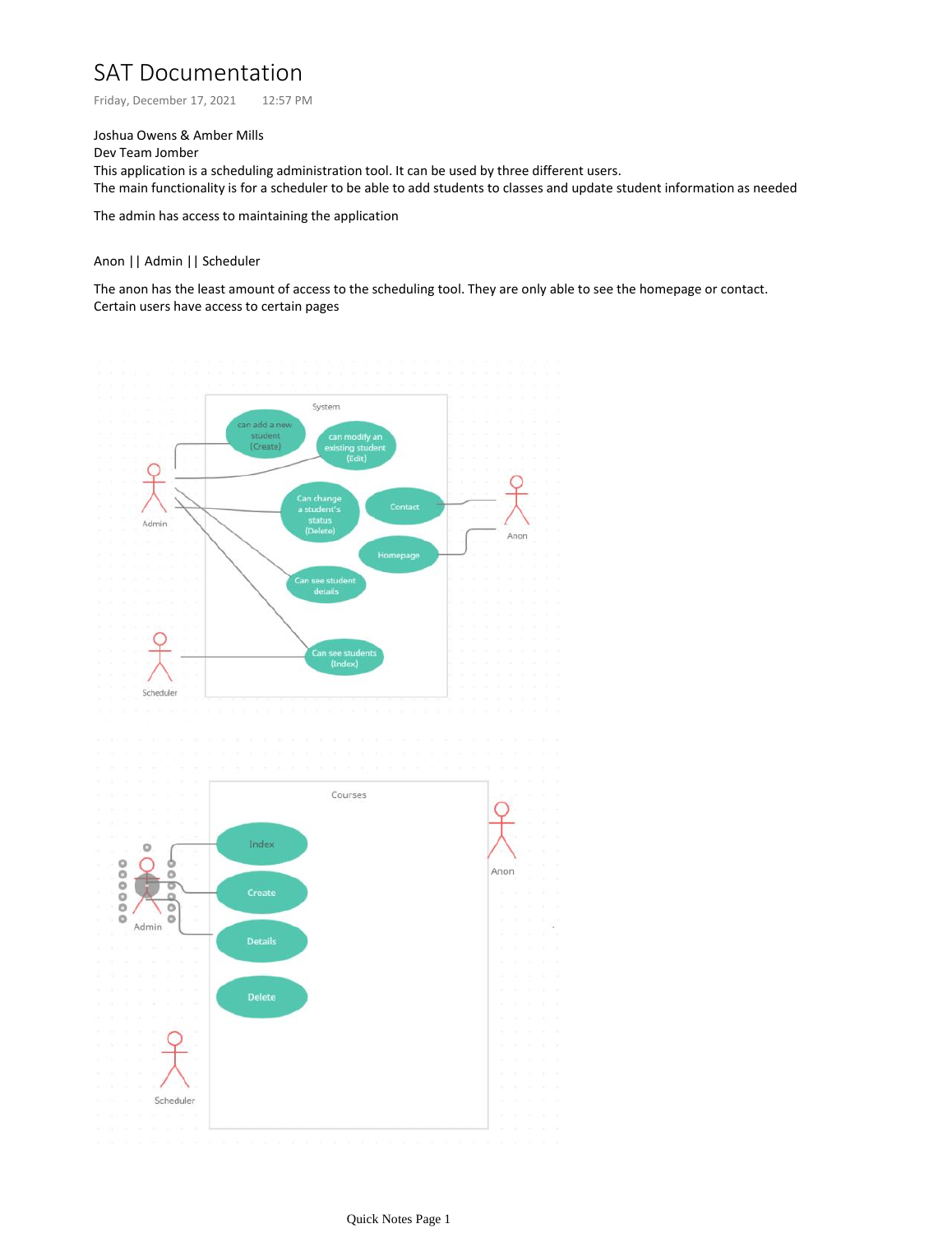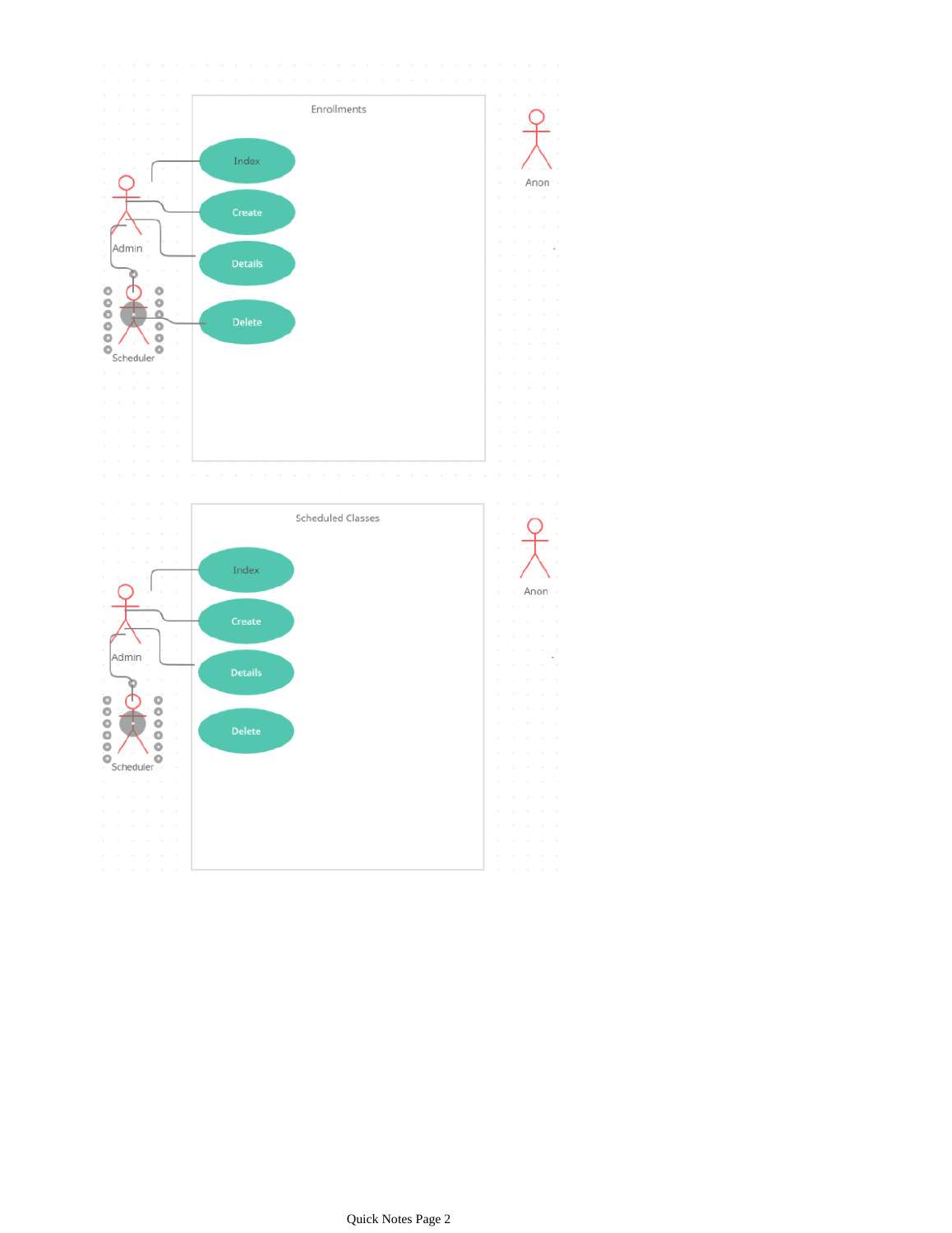



Admin Scheduling

Anon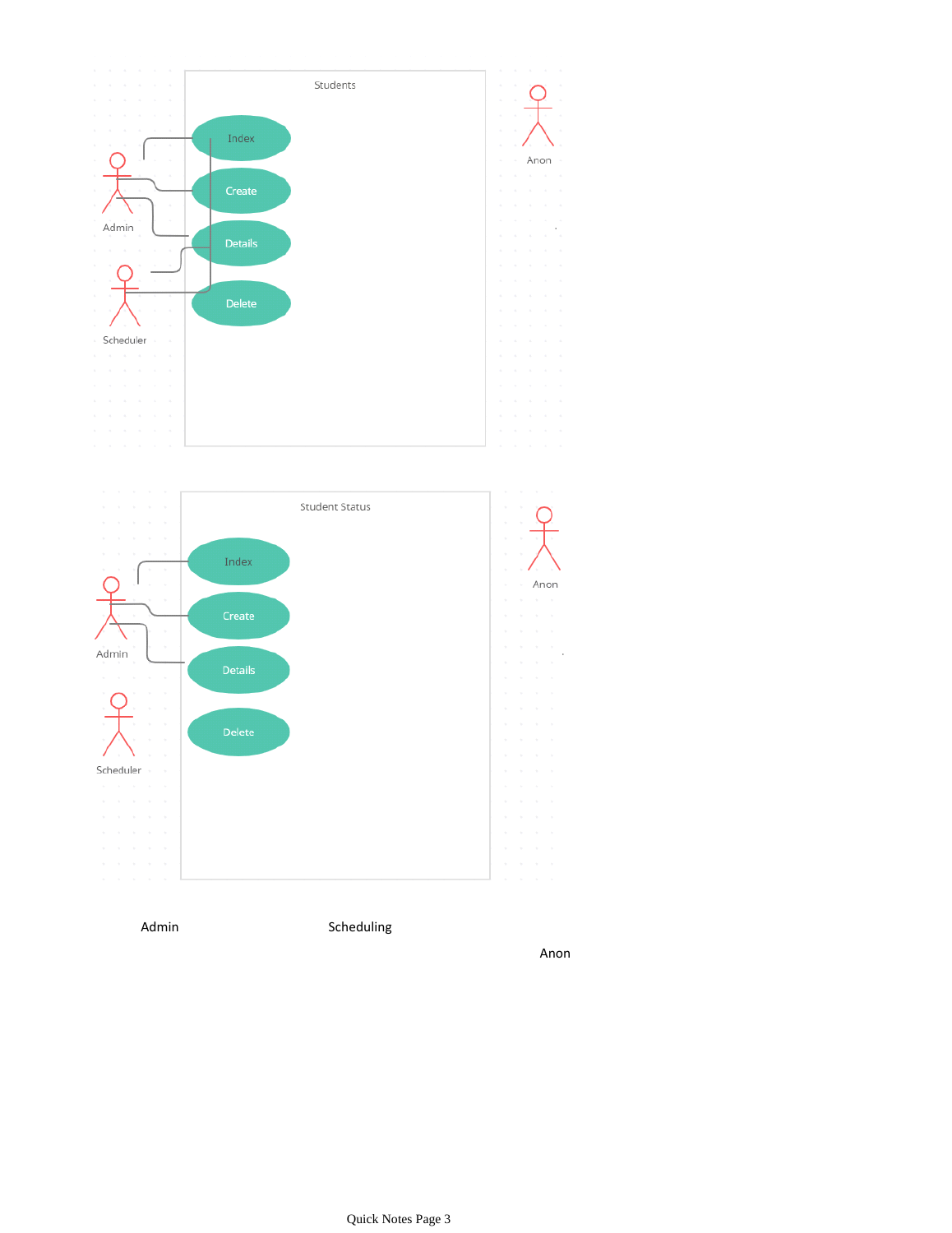| SAT ADMIN                |                        |  |
|--------------------------|------------------------|--|
| <b>MAIN NAVIGATION</b>   | Studen                 |  |
| Home                     | <b>Create New</b>      |  |
| Contact                  | <b>Grid View</b>       |  |
| <b>Enrollments</b>       | <b>Full Name</b>       |  |
| <b>Scheduled Classes</b> | <b>Kacy Learmont</b>   |  |
|                          | <b>Kacy Learmont</b>   |  |
| <b>Students</b><br>O     | Oriana Eschelle        |  |
| Users                    |                        |  |
| <b>Courses</b>           | <b>Lydie Gelly</b>     |  |
|                          | <b>Pren Summerhaye</b> |  |
| <b>Student Status</b>    |                        |  |
| og off                   | <b>Joice Robert</b>    |  |
|                          | <b>Kacy Learmont</b>   |  |



|                  | <b>OD</b> SAT ADMIN    |  |
|------------------|------------------------|--|
|                  | <b>MAIN NAVIGATION</b> |  |
| ñ                | Home                   |  |
| ▩                | Contact                |  |
| egister<br>oa in |                        |  |
|                  |                        |  |

### ace SAT\_Pair\_Project.Utilities public class ImageUtility

# public static void ResizeImage(string savePath, string fileName, Image image, int<br>| maxImgSize, int maxThumbSize) maxImeSize int[] newImageSizes = GetNewSize(image.Width, image.Height, maxImgSize); //Resize the image to new dimensio Bitmap newImage = DoResizeImage(newImageSizes[0], newImageSizes[1], image);

- newImage.Save(savePath + fileName);//calculate proportional size for thumbnail
- int[] newThumbSizes = GetNewSize(newImage.Width, newImage.Height, maxThumbSize); Create thumbnail imag
- Bitmap newThumb = DoResizeImage(newThumbSizes[0], newThumbSizes[1], image);  $newThumb.Save(savePath + "t" + fileName);$
- 

## We updated students controller to implement file upload We initiated under Create, Edit, Delete Views

### We had to add a new view in the Students Controller We created a Students Grid View to easily see student details

| Kacy Learmont                                           | Kacy Learmont                                                      | <b>P</b> Oriana Eschelle                                          | F Lydie Gelly                                                     | <b>N</b> - Pren Summerhayes                                              |
|---------------------------------------------------------|--------------------------------------------------------------------|-------------------------------------------------------------------|-------------------------------------------------------------------|--------------------------------------------------------------------------|
| Major: Beauty<br><b>Status: Prospect</b>                | <b>Major: Beauty</b><br><b>Status: Prospect</b>                    | Major: Baby<br><b>Status: Current</b><br><b>Student</b>           | Major: Sports<br><b>Status: Alumni</b>                            | <b>Major: Computers</b><br><b>Status: Booted</b>                         |
| Joice Robert                                            | <b>Kacy Learmont</b>                                               | <b>Poriana Eschelle</b>                                           | <b>P</b> Parker Crepin                                            | <b>Po Tonye Gilbeart</b>                                                 |
| <b>Major: Music</b><br><b>Status: Prospect</b>          | <b>Major: Beauty</b><br><b>Status: Prospect</b>                    | Major: Baby<br><b>Status: Current</b><br>Student                  | <b>Major: Games</b><br><b>Status: Former</b><br>Student-Withdrawn | <b>Major: Music</b><br><b>Status: Former</b><br><b>Student-Dismissed</b> |
| Lydie Gelly                                             | <b>Re</b> Pren Summerhayes                                         | <b>Be Joice Robert</b>                                            | <b>E</b> Berrie Lancastle                                         | <b>Kacy Learmont</b>                                                     |
| <b>Major: Sports</b><br><b>Status: Alumni</b>           | <b>Major: Computers</b><br><b>Status: Booted</b>                   | Major: Music<br><b>Status: Prospect</b>                           | Major: Beauty<br><b>Status: Current</b><br><b>Student</b>         | <b>Major: Beauty</b><br><b>Status: Prospect</b>                          |
| <b>D</b> Oriana Eschelle                                | Parker Crepin                                                      | Tonye Gilbeart                                                    | Lydie Gelly                                                       | Pren Summerhayes                                                         |
| Major: Baby<br><b>Status: Current</b><br><b>Student</b> | <b>Major: Games</b><br><b>Status: Former</b><br>Student- Withdrawn | Major: Music<br><b>Status: Former</b><br><b>Student-Dismissed</b> | <b>Major: Sports</b><br>Status: Alumni                            | <b>Major: Computers</b><br><b>Status: Booted</b>                         |

Edit Enrollment **STUDENTID** Kacy Learmont - klearmont0@zimblo.com SCHEDULEDCLASSID MULTI PERFECTION MAX ENROLLMENT DATE 12/16/2020 Back to List

Enrollment page allows us to select the student and the class the student will be enrolled in